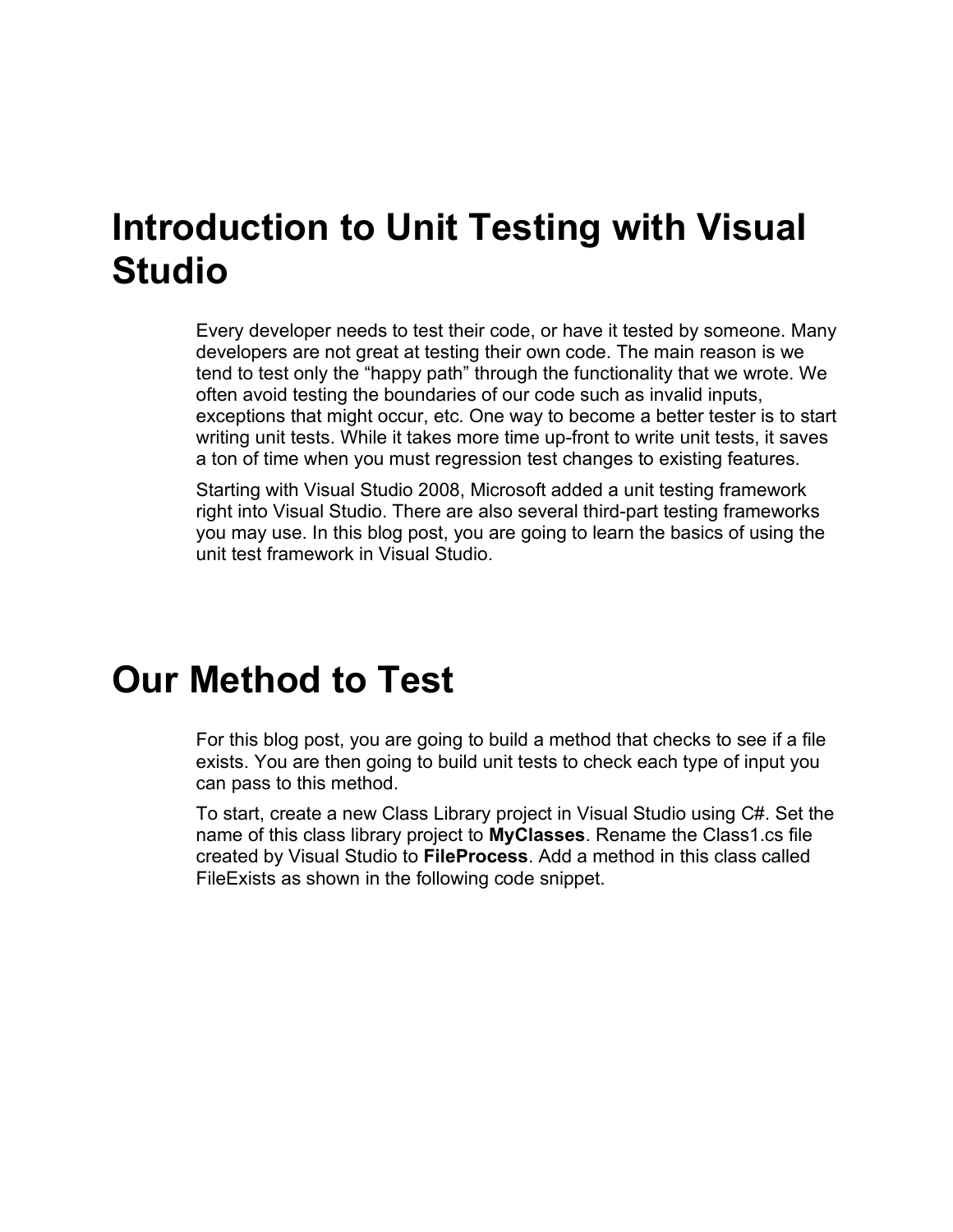```
public bool FileExists(string fileName) {
  if (string.IsNullOrEmpty(fileName)) {
    throw new ArgumentNullException("fileName");
   }
   return File.Exists(fileName);
}
```
This is a very simple method, yet it requires at least three unit test methods to ensure this method works with all possible inputs. The three possible values you can pass to the **fileName** parameter are:

- A file name that exists
- A file name that does not exist
- A null or empty string

## **Create a Test Project**

Right mouse click on your MyClasses solution and choose **Add** | **New Project**. From the list of templates, click on the **Visual C#** | **Test** | **Unit Test Project**. Set the **Name** to **MyClassesTest**. Click the **OK** button. Rename the **UnitTest1.cs** file to **FileProcessTest.cs**. You are going to test the method in your MyClasses class library, so you need to add a reference to that project. Right mouse click on the References folder in the MyClassesTest project and select MyClasses. Add a using statement at the top of the FileProcessTest.cs file.

using MyClasses;

#### **Create Stubs for all Tests**

As you have identified three different tests, it is a good idea to go ahead and write all three methods right away so you don't forget what you want to test. The code shown below shows how you structure your test class.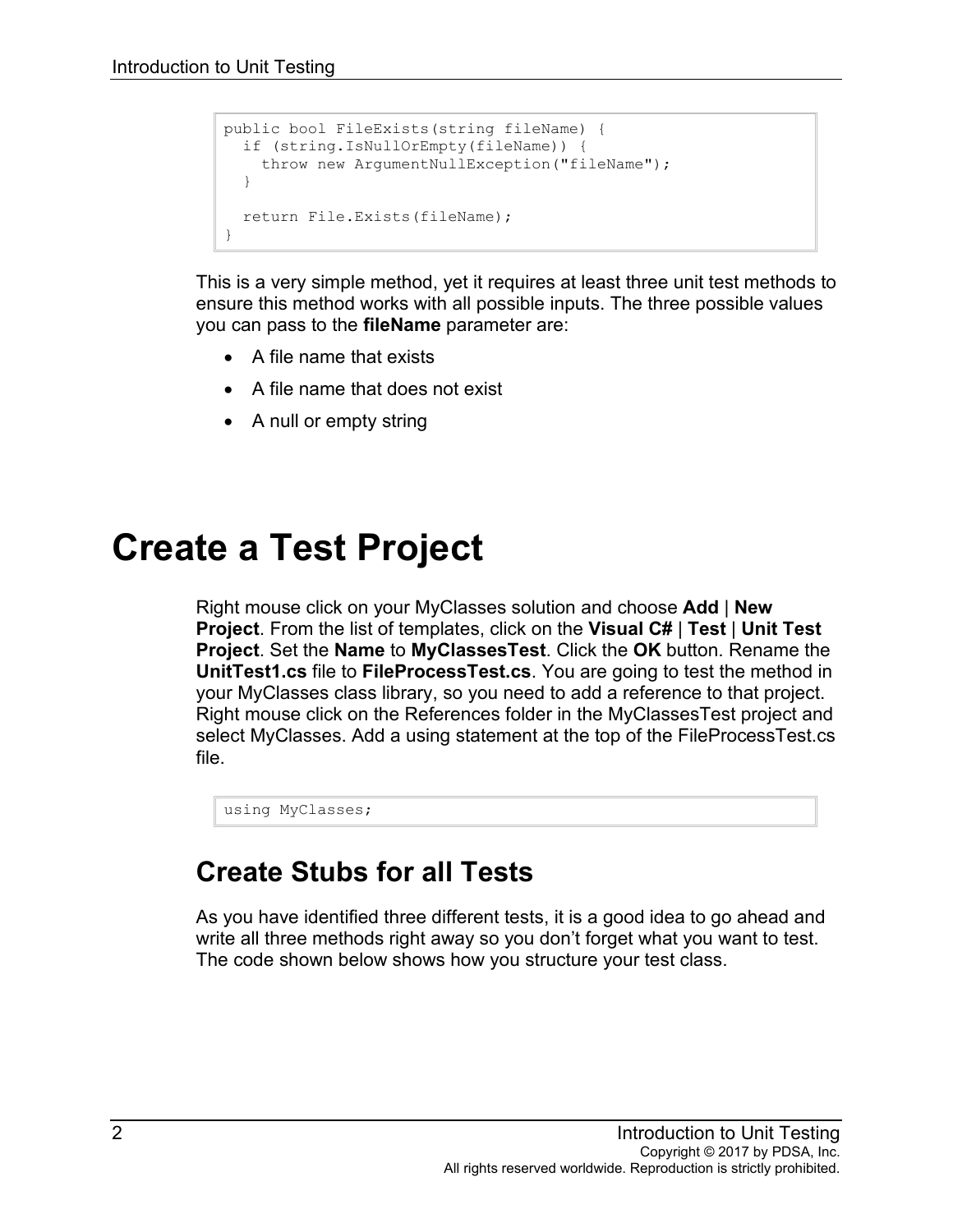```
[TestClass]
public class FileProcessTest
{
   [TestMethod]
   public void FileNameDoesExist() {
    Assert.Inconclusive();
   }
  [TestMethod]
   public void FileNameDoesNotExist() {
    Assert.Inconclusive();
   }
   [TestMethod]
   public void
    FileNameNullOrEmpty ThrowsArgumentNullException() {
    Assert.Inconclusive();
   }
}
```
The first thing you notice about this class is the presence of the [TestClass] attribute before the class definition. This attribute informs the unit test framework that this class is one that can be included in the testing process. Next, you notice that each method is prefixed with a [TestMethod] attribute. Again, this is to inform the unit test framework that this is a test method that needs to run. Within each method, call the Assert.Inconclusive() method. This informs the testing framework that you have not written any code for this test method. This is not a success, or a failure, of the test. This shows up as a skipped test in the Test Explorer window. The advantage of using this method is this gives you a checklist of the tests that you still need to write.

After adding this code, right mouse click in your code window and choose **Run Tests** from the context-sensitive menu that appears. After the code runs, a Test Explorer window appears with the results of the test(s) as shown in [Figure 1.](#page-3-0)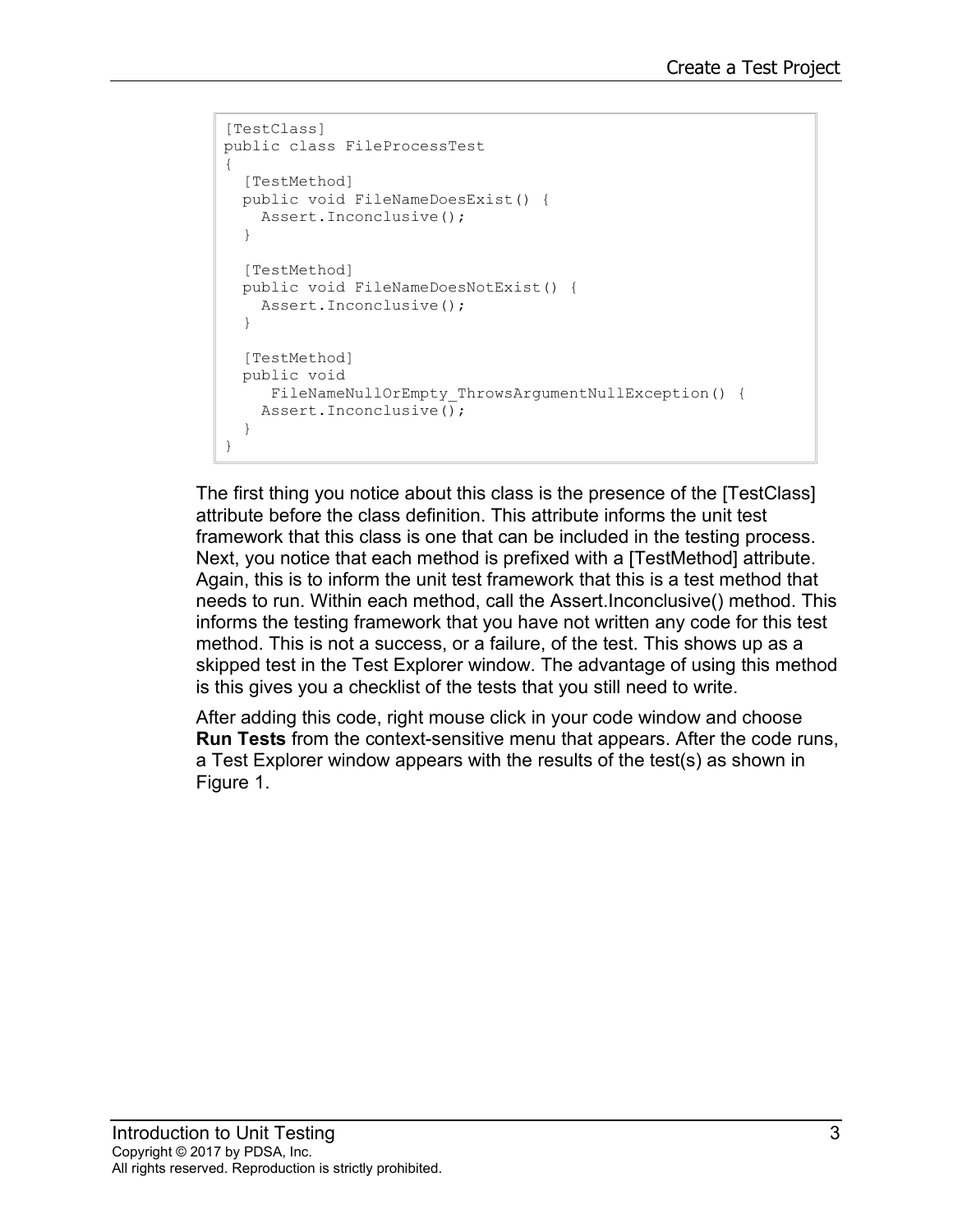

Figure 1: Skipped tests are the result of the Inconclusive method call

### <span id="page-3-0"></span>**Write the Tests**

It is now time to start writing the code in the unit tests to create each of the three possible inputs identified for this method. The first one is to test that a file exists. Modify the FileNameDoesExist method shown below. Feel free to change the drive letter, path and file name to a file that exists on your computer.

```
[TestMethod]
public void FileNameDoesExist() {
 FileProcess fp = new FileProcess();
  bool fromCall;
   fromCall = fp.FileExists(@"C:\Windows\Regedit.exe");
  Assert.IsTrue(fromCall);
}
```
After adding this code, right mouse click in your code window and choose **Run Tests** from the context-sensitive menu that appears. After the code runs, a Test Explorer window appears with the results of the test. If the file exists, the window should display something that looks like [Figure 2.](#page-4-0)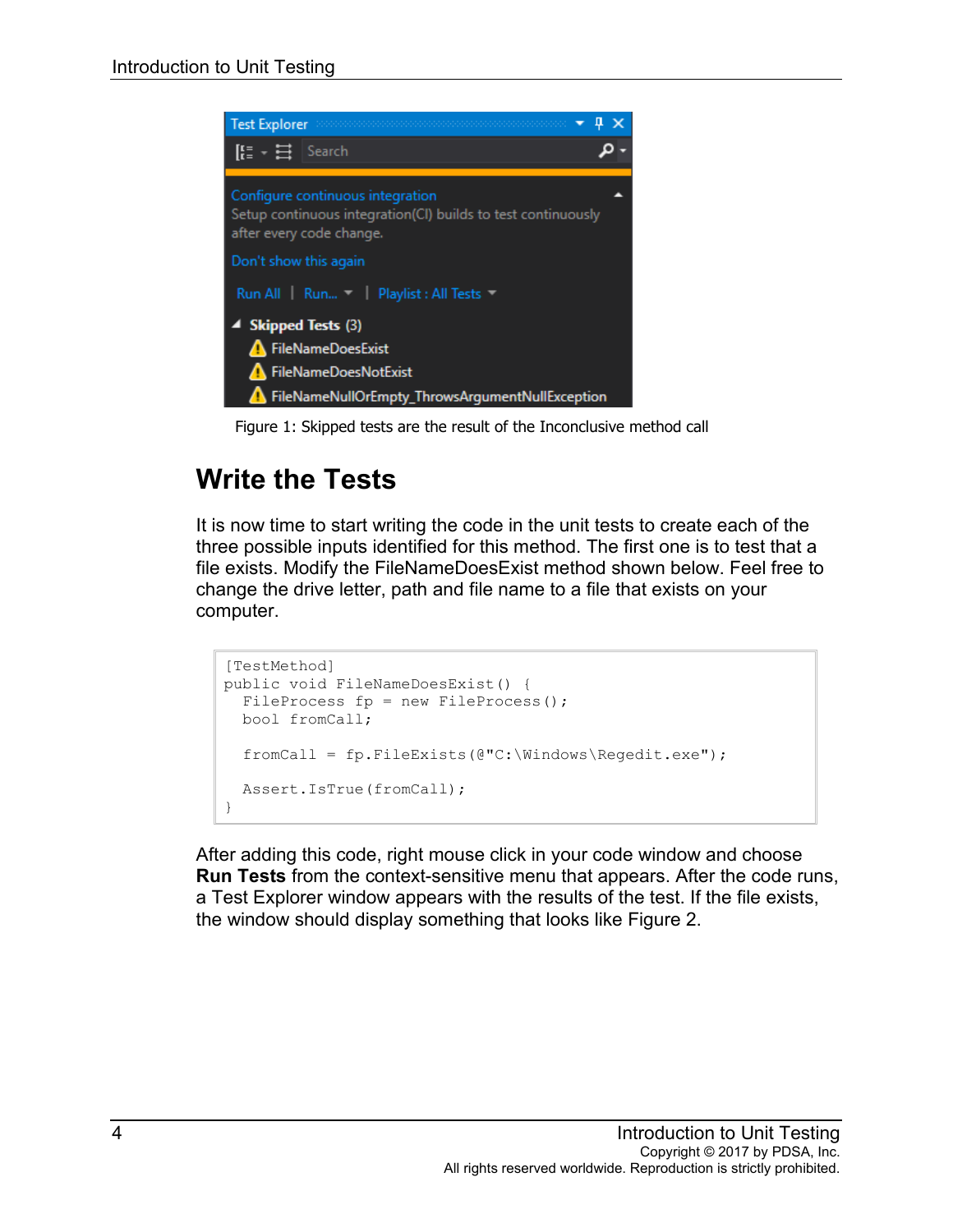

Figure 2: Test results appear in the Test Explorer window

<span id="page-4-0"></span>The next method to write is to test for a file that does not exist. Modify the **FileNameDoesNotExist** method in your FileProcessTest class to test this condition. Write the code shown in the following code snippet.

```
[TestMethod]
public void FileNameDoesNotExist() {
 FileProcess fp = new FileProcess();
  bool fromCall;
   fromCall = fp.FileExists(@"C:\NotExists.bad");
   Assert.IsFalse(fromCall);
}
```
Once again, run these tests and you should now see two passed tests in your Test Explorer window.

## **Handling Exceptions**

You should always test for any exceptions being thrown from your methods. There are two ways to handle a thrown exception; add a catch block in your test method or add an [ExpectedException] attribute. In the FileExists method an ArgumentNullException is thrown if a null or blank value is passed to the method. Let's take a look at the two ways to handle this thrown exception.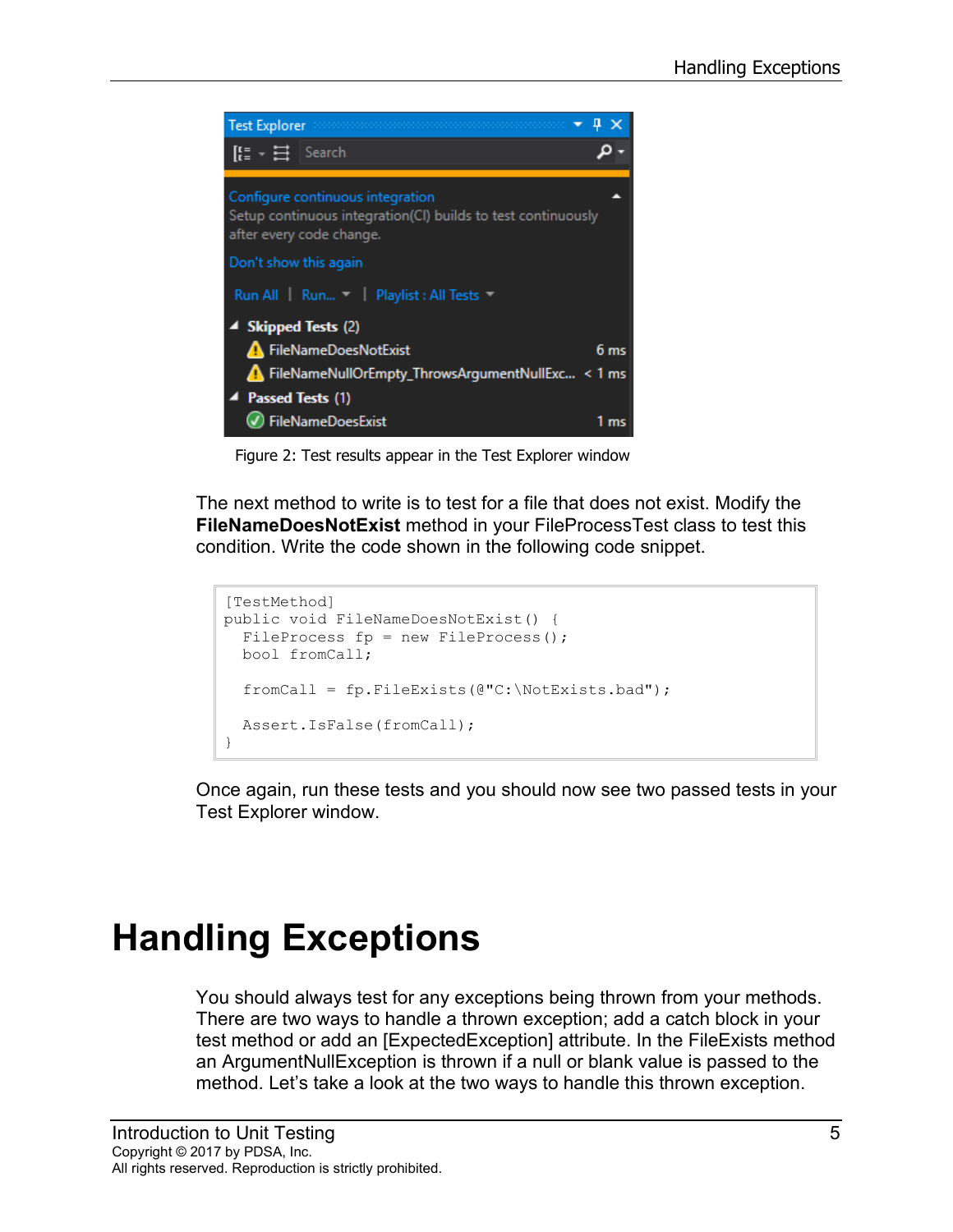Add a test to the FileProcessTest class named **FileNameNullOrEmpty\_CausesArgumentNullException\_UsingAttribute**. Add an [ExpectedException] attribute after the [TestMethod] attribute on this method as shown in the following code snippet.

```
[TestMethod]
[ExpectedException(typeof(ArgumentNullException))]
public void FileNameNullOrEmpty_
             CausesArgumentNullException_UsingAttribute () {
 FileProcess fp = new FileProcess();
  fp.FileExists("");
}
```
Run this test and you should see that this test passes.

The second way to handle this thrown exception is to wrap up the call to the FileExists method within a try…catch block in your test method. The catch block should check to see if the exception is a ArgumentNullException. If it is, then the test received the correct return value. If no exception was thrown, or any other kind of exception is returned from FileExists, call the Assert.Fail() method to let the unit test framework that this test failed. Modify the **FileNameNullOrEmpty\_ThrowsArgumentNullException** method as shown in the following code snippet.

```
[TestMethod]
public void FileNameNullOrEmpty_ThrowsArgumentNullException()
{
  FileProcess fp = new FileProcess();
  try {
    fp.FileExists("");
  }
  catch (ArgumentNullException) {
   // Test was a success
    return;
  }
  // Fail the test
  Assert.Fail("Call to FileExists() did NOT throw 
               an ArgumentNullException.");
}
```
Run the unit tests one more time, and you should now see four passed tests in the Test Explorer window.